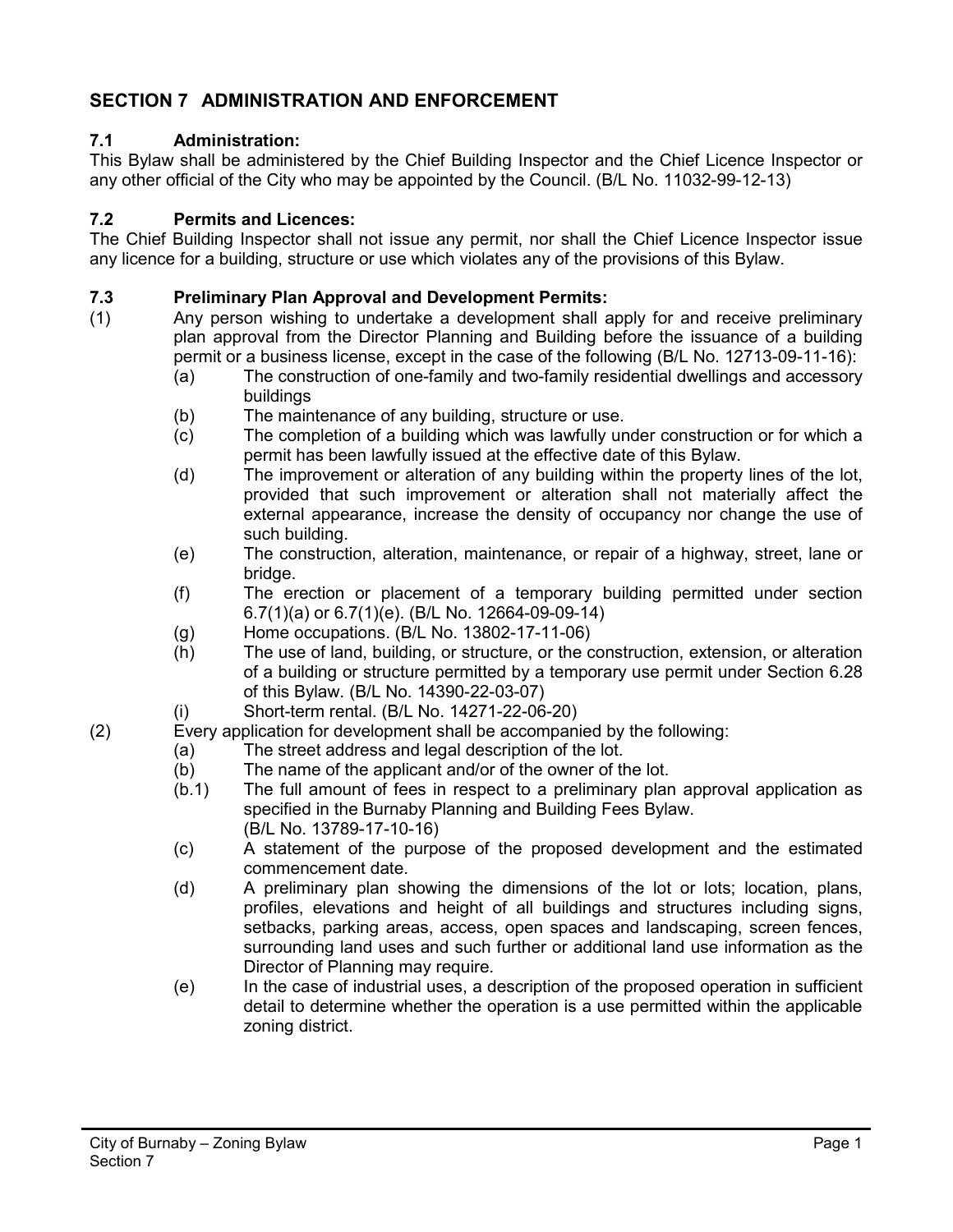- (f) In the case of apartment or townhouse development proposals, the submission of either, at the choice of the applicant, a true-to-scale perspective or model, together with a detailed plan of landscaping. (B/L No. 14184-20-09-14)
- (g) Repealed. (B/L No. 11888-05-04-11)
- (3) When such application for development conforms to the provisions of this Bylaw and does not contravene any approved land use or road plan, preliminary plan approval shall be given by the Director Planning and Building.
- (4) The approval of plans or drawings shall not in any way relieve the applicant from full responsibility for the carrying out of the development in accordance with the provisions of this Bylaw.
- (5) The granting of preliminary plan approval shall not absolve the applicant from compliance with all relevant municipal Bylaws.

## **7.4 Utilities Required before Commencement:**

- (1) Notwithstanding any right contained in this Bylaw, the Chief Building Inspector may prohibit a person who proposes to erect a building from commencing the erection of such building until firm arrangements have been made to supply such building with electric power and public water, sewerage, street and other facilities.
- (2) No building shall be constructed, erected or occupied on any lot not serviced by a municipal sanitary sewer until a permit for the installation thereon of a septic tank has been obtained from the Medical Health Officer and such permit shall not be issued unless the topography, usable area for sewage control, soil formation and conditions, surface and subsurface drainage of the lot will permit the satisfactory operation of the septic tank.

#### **7.5 Inspection:**

The Chief Building Inspector, the Chief Licence Inspector, or any other official of the City who may be appointed by Council, is hereby authorized to enter, at all reasonable times, upon any property or premises to ascertain whether the provisions of this Bylaw are being obeyed. (B/L No. 11032-99-12-13)

#### **7.6 Enforcement:**

- (1) Every person who violates any provision of this Bylaw or who causes, suffers or permits any contravention of its regulations shall be deemed to be guilty of an infraction thereof and shall be liable to the penalties herein imposed.
- (2) Where any building or part thereof or any use of building or land contravenes this Bylaw, the Chief Building Inspector, or any other official of the City who may be appointed by Council, shall give to the owner or agent or the responsible persons written notice specifying the violation, ordering the cessation thereof, and requiring such remedial measures to be taken or work to be done in the time and in the manner the notice shall specify. In the event of failure to comply the Chief Building Inspector, or any other official of the City who may be appointed by Council, may cause such remedial measures to be taken or work to be done and the cost thereof shall be recoverable by the City by summary process at law in any court of competent jurisdiction. In the event of default of payment of such assessed costs a charge shall be placed against the property and such costs, when certified by the Treasurer, shall be entered in the Collector's Roll and collected in the same manner as the taxes shown thereof. (B/L No. 11032-99-12-13)